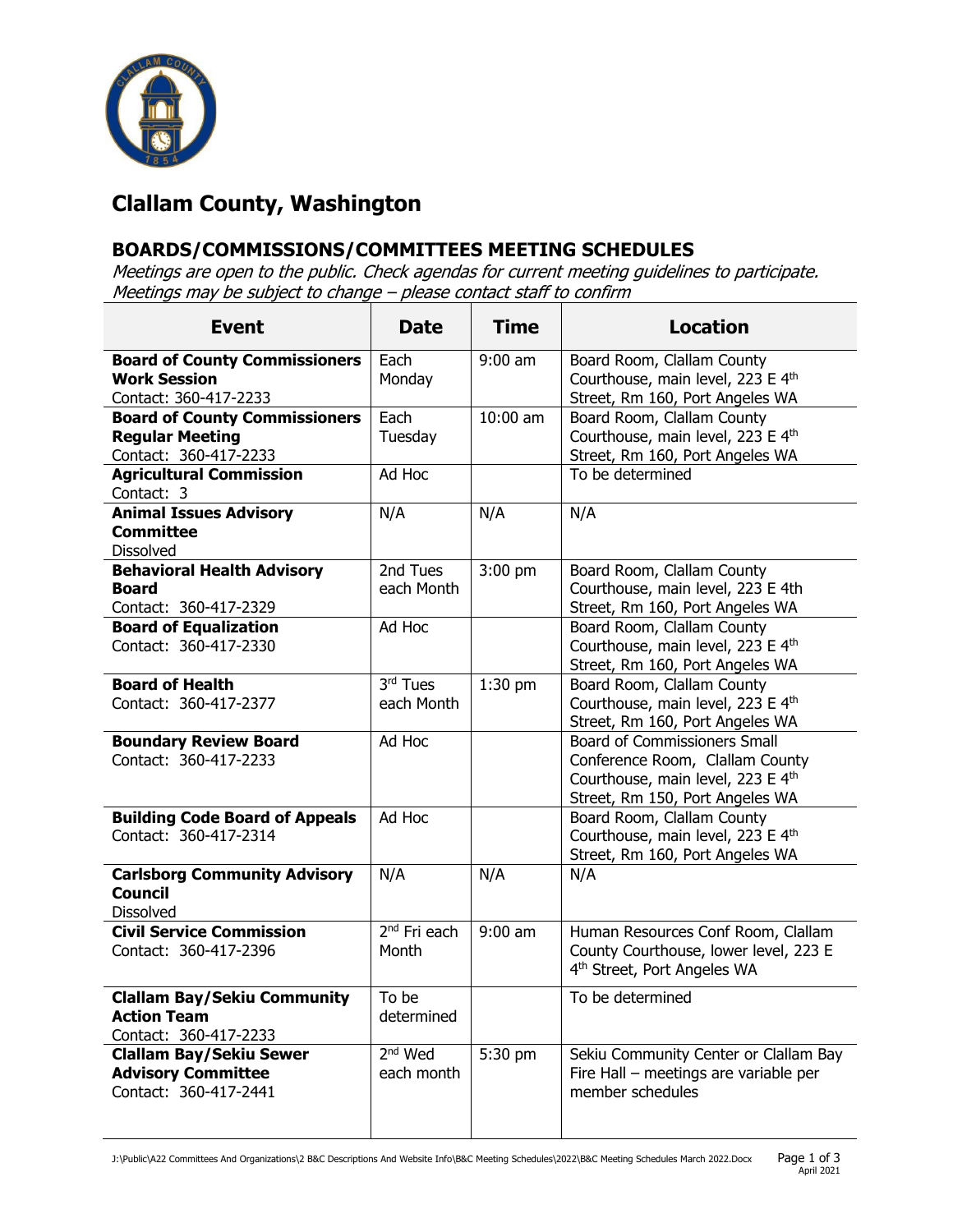| <b>Event</b>                                                                             | <b>Date</b>                                                              | <b>Time</b> | <b>Location</b>                                                                                                                     |
|------------------------------------------------------------------------------------------|--------------------------------------------------------------------------|-------------|-------------------------------------------------------------------------------------------------------------------------------------|
| <b>Conservation Futures Program</b><br><b>Advisory Board</b><br>Contact: 360-417-2233    | 2 <sup>nd</sup> Wed<br>each month                                        | 1:00 p.m.   | Board Room, Clallam County<br>Courthouse, main level, 223 E 4th<br>Street, Rm 160, Port Angeles WA                                  |
| <b>Crescent Community Advisory</b><br><b>Council</b><br>Contact: 360-417-2233            | 2 <sup>nd</sup> Wed<br>every odd<br>Month                                | 5:00 pm     | Joyce Fire Station, 51250 Hwy 112, Port<br>Angeles WA                                                                               |
| <b>Developmental Disabilities</b><br><b>Advisory Council</b><br>Contact: 360-417-2407    | $1st$ Thurs<br>every other<br>Month                                      | 5:30 pm     | Board Room, Clallam County<br>Courthouse, main level, 223 E 4th<br>Street, Rm 160, Port Angeles WA<br><b>Current Calendar</b>       |
| <b>Fair Advisory Board</b><br>Manager: 360-417-2133                                      | $1st$ Wed<br>each Month<br>Except Dec<br>and Jan                         | 6:00 pm     | Clallam County Fairgrounds, Kitchen,<br>1608 W 16th St, Port Angeles WA                                                             |
| <b>Heritage Advisory Board</b><br>Contact: 360-417-2233                                  | $1st$ Mon<br>each Month                                                  | 4:30 pm     | Board Room, Clallam County<br>Courthouse, main level, 223 E 4th<br>Street, Rm 160, Port Angeles WA                                  |
| <b>Homelessness Task Force</b><br>Contact: 360-417-2329                                  | Quarterly<br>$1st$ Tue of<br>Month                                       | 2:30 pm     | Board Room, Clallam County<br>Courthouse, main level, 223 E 4th<br>Street, Rm 160, Port Angeles WA<br><b>Current Calendar</b>       |
| <b>Lake Sutherland Steering</b><br><b>Committee</b><br>Contact: 360-417-2442             | Biannually<br>2 <sup>nd</sup> Tues<br>May and<br>Tues after<br>Labor Day | 4:30 pm     | WSU Extension Office, Clallam County<br>Courthouse, main level, 223 E 4th<br>Street, Port Angeles WA                                |
| <b>Lodging Tax Advisory</b><br><b>Committee LTAC</b><br>Contact: 360-417-2233            | 2 <sup>nd</sup> Thurs<br>each Month                                      | $2:30$ pm   | Board Room, Clallam County<br>Courthouse, main level, 223 E 4th<br>Street, Rm 160, Port Angeles WA                                  |
| <b>Marine Resources Committee</b><br>Contact: 360-417-2361                               | 3rd Mon<br>each Month                                                    | 5:30 pm     | Board Room, Clallam County<br>Courthouse, main level, 223 E 4th<br>Street, Rm 160, Port Angeles WA                                  |
| <b>North Olympic Library System</b><br><b>NOLS</b><br>Director: 360-417-8500 X 7714      | 4 <sup>th</sup> Thurs<br>each Month                                      | 5:30 pm     | Port Angeles Main Library, Raymond<br>Carver Community Meeting Room, 2210<br>S Peabody, Port Angeles WA<br><b>Specific Meetings</b> |
| <b>North Pacific Coast Marine</b><br><b>Resources Committee</b><br>Contact: 360-379-4498 | 3rd Tues<br>each Month                                                   | $4:00$ pm   | UW Olympic Natural Resources Center<br>(ONRC), 1455 S Forks Ave, Forks WA                                                           |
| <b>Noxious Weed Control Board</b><br>Contact: 360-417-2442                               | Quarterly<br>4 <sup>th</sup> Tues of<br>Month                            | $4:30$ pm   | Board Room, Clallam County<br>Courthouse, main level, 223 E 4th<br>Street, Rm 160, Port Angeles WA                                  |
| <b>Olympic Area Agency on Aging</b><br><b>Advisory Council</b><br>Contact: 360-379-5064  | 3rd Tues<br>most<br>Months                                               | 10:00 am    | Shelton Civic Center, 525 W Cota<br>Street, Shelton WA<br>Meetings Posted on Website                                                |
| <b>Opportunity Fund Board</b><br>EDC Director: 360-457-7793                              | Ad Hoc                                                                   |             | Typically, Economic Development Corp<br>EDC, Lincoln Center, 2 <sup>nd</sup> Floor, Room<br>208, 905 W 9th Street, Port Angeles WA  |
| <b>Park &amp; Recreation Advisory</b><br><b>Board</b><br>Contact: 360-417-2429           | $1st$ Tues<br>every odd<br>Month                                         | 5:30 pm     | Board Room, Clallam County<br>Courthouse, main level, 223 E 4th<br>Street, Rm 160, Port Angeles WA                                  |